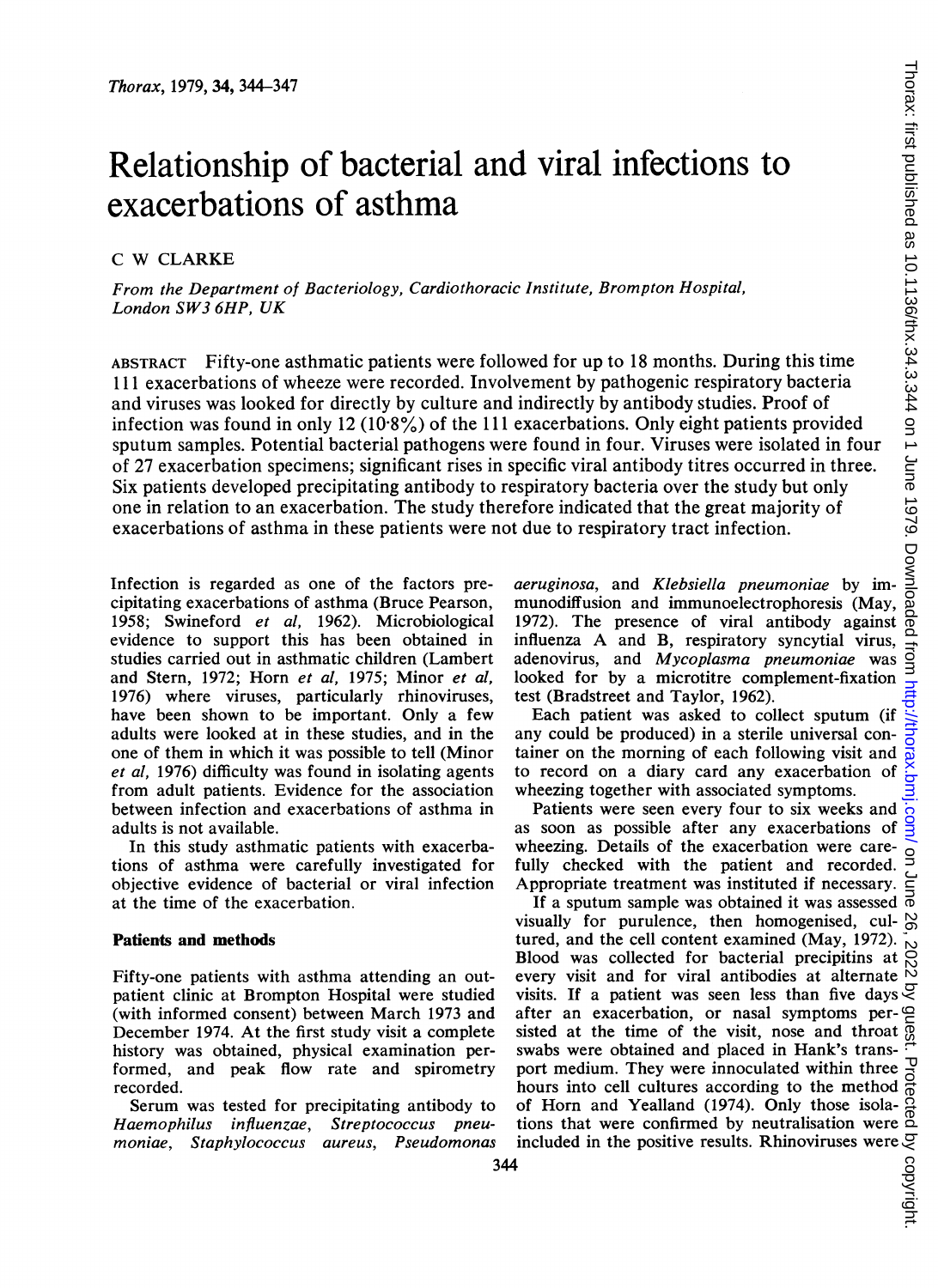serotyped by the Public Health Reference Laboratory, Colindale. After every exacerbation, viral antibody studies were performed including influenza C, psittacosis, and Q fever in addition to those mentioned above. A fourfold rise in antibody titre in paired sera was regarded as evidence of recent infection.

#### **Results**

Fifty-one asthmatic patients with a mean age of  $35.1$  years (SD $\pm$ 10.8) were followed for periods of up to 18 months, a total of 604 patient visits. There were 28 women, of whom <sup>15</sup> were atopic, and 23 men, 16 atopic.

Forty-three patients had exacerbations of asthma during the period of observation resulting in a total of 111 exacerbations studied in detail. Symptoms associated with these are shown in table 1.

Table <sup>1</sup> Symptoms associated with 111 exacerbations of asthma in 43 patients

| <b>Symptoms</b>    | No of exacerbations |  |  |
|--------------------|---------------------|--|--|
| Nasal symptoms     | 66                  |  |  |
| Nasal obstruction  | 27                  |  |  |
| Rhinorrhoea        | 31                  |  |  |
| Sneezing           | 22                  |  |  |
| Sore throat        | 50                  |  |  |
| Chills or "fever"  | 25                  |  |  |
| Cough              | 82                  |  |  |
| Sputum             | 69                  |  |  |
| Sputum discoloured | 53                  |  |  |

#### EVIDENCE OF BACTERIAL INFECTION

Although sputum was stated to be a feature in 69 exacerbations, only 11 samples were produced from eight patients. Pathogens were grown from one sample from each of four patients (H influenzae (3) and Staph aureus (1)).

The number of patients with precipitating antibody to bacterial antigens at the start and at the end of the study is shown in table 2. Six patients developed precipitating antibody to specific cytoplasmic antigen of  $H$  influenzae during the study. One patient developed antibody to Str pneumoniae and two to Staph aureus. In only one patient could the development of precipitating antibody be related to an exacerbation and this was to  $H$ influenzae. Precipitating antibody appeared in two patients who did not experience an exacerbation, in one to H influenzae and one to Staph aureus. Once a patient developed precipitating antibody to antigen this persisted over the period of the study.

E

Table 2 Number of patients with antibody to bacterial antigens

| <b>Bacterial antigen</b>                           | No with<br>precipitating<br>antibody at<br>start of study<br>(51) | No with<br>precipitating<br>antibody at<br>end of study<br>(51) | No who<br>developed<br>antibody during<br>study |
|----------------------------------------------------|-------------------------------------------------------------------|-----------------------------------------------------------------|-------------------------------------------------|
| Specific antigens of $11*(21.6\%)$<br>H influenzae |                                                                   | 17(33.3%)                                                       | 6†                                              |
| Str pneumoniae                                     | 14 $(27.5\%)$                                                     | 15(29.4%)                                                       | 1                                               |
| Staph aureus                                       | 22 $(43.1\%)$                                                     | $24(47.1\%)$                                                    | 2                                               |
| Ps aeruginosa                                      | 0                                                                 | 0                                                               | 0                                               |
| K pneumoniae                                       | 0                                                                 | 0                                                               | 0                                               |

\*Eight present or past smokers, three non-smokers. tAll present or past smokers.

#### EVIDENCE OF VIRAL INFECTION

Swabs for virus isolation were obtained in 27 of the 111 exacerbations. Four positive isolations were made- $H$  rhinovirus (3), Coxsackie B2 (1).

Paired serum samples were obtained after 102 of the exacerbations. The first sample was collected at a mean time after the onset of <sup>13</sup> days (range 2-23) while the second was collected at a mean time of <sup>50</sup> days (range 16-108). A further <sup>190</sup> samples were sent from routine visits. Evidence of viral infection was found in association with only four exacerbations-influenza A (2), influenza B (1), and adenovirus (1).

### **Discussion**

The study was designed only to determine whether there is an association between exacerbations of wheeze in adult asthmatic patients and microbiological evidence of infection with bacteria or viruses.

Histories obtained at the time of an exacerbation indicated that increase in wheeze in an asthmatic subject is often associated with symptoms that may be clinically regarded as evidence of upper (Heath, 1973) or lower (Crofton and Douglas, 1975) respiratory tract infection or both. On clinical grounds alone, bacterial or viral infection would then be accepted as a common associated factor in the exacerbations studied. With the methods used in the study, however, evidence to support the association was found in only 12 (10-8%) exacerbations.

Culture of the sputum produced yielded few pathogens. This agrees with the results obtained from similar studies on sputum (Arbesman, 1954; Dworetzky and Philson, 1968; Giraldo et al, 1969; Lambert and Stem, 1972) and transtracheal aspirate (Berman et al, 1975) in acute asthma. This would suggest that sputum production alone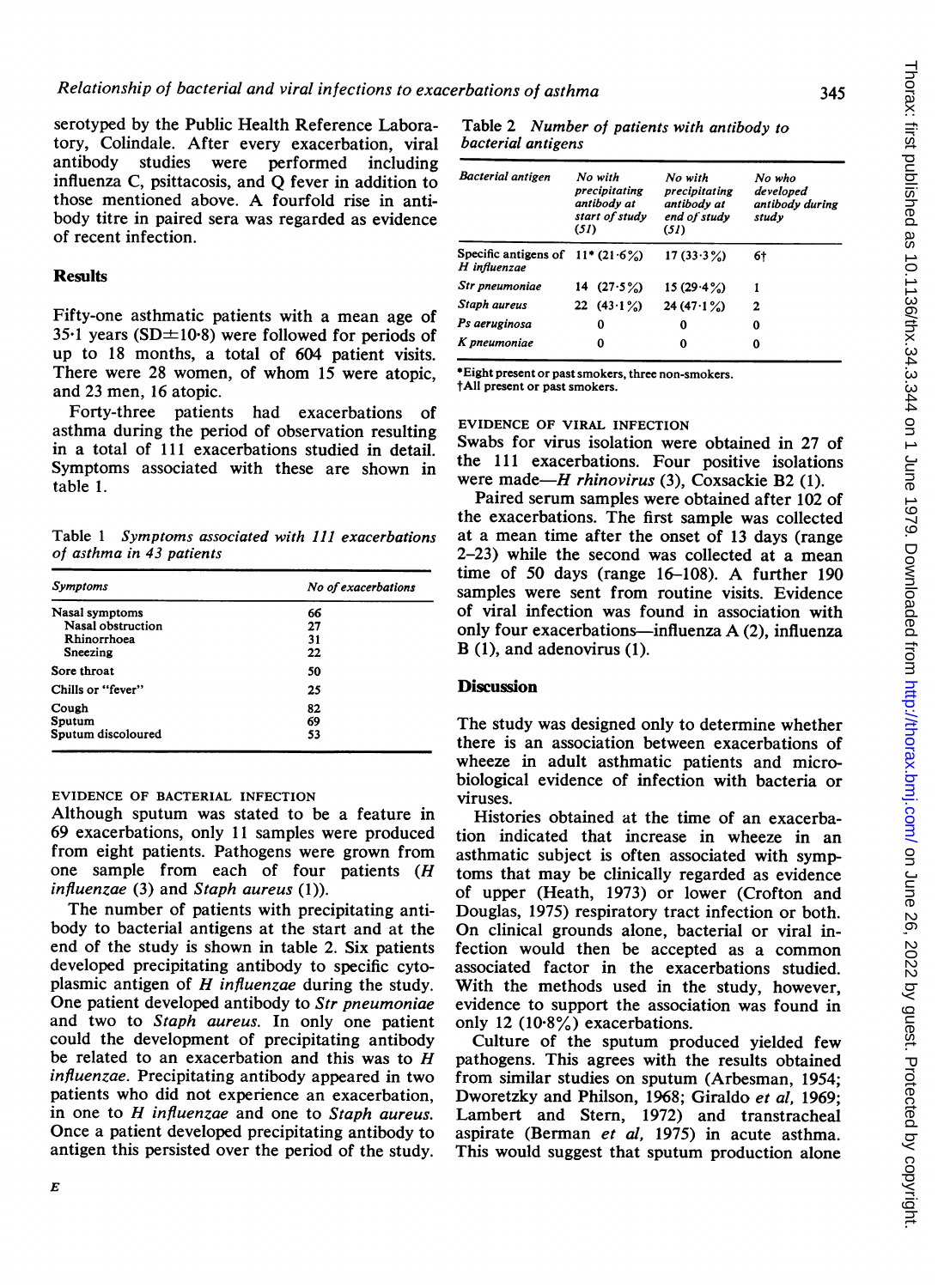$\overline{a}$ 

should not be regarded as evidence of microbial infection and does not support the widespread use of antibiotics in uncomplicated asthmatic patients.

Several patients were shown to develop precipitating antibody to bacterial antigen over the course of the study. The significance of this in the absence of a control group is uncertain, but it may be related to the patient's smoking history and be independent of their asthma, as the presence of specific antibody to  $H$  influenzae has been shown to be strongly correlated with smoking habits in a large group of men (May et al, 1973).

The present study is in agreement with other studies that have failed to show evidence of bacterial infection in asthmatic patients (Glynn, 1959; Morgan and Wood, 1965; Burns and May, 1967, 1968; Burns, 1968a and b; BTTA, 1975; Davies et al, 1976). In fact, in these patients the frequency of precipitating antibody to the bacterial antigens used in this study was no different to that seen in a group of control subjects (Clarke, 1975).

The study looked at frequent intervals for antibody to several viruses known to be the important ones in the local environment. With this technique viral infection was diagnosed after only three exacerbations. Isolation techniques diagnosed a further four. The obvious reason for this is that a virus may not have caused the symptoms. Other possibilities are that the swabs may not have contained sufficient upper respiratory tract cells infected with virus or that the virus may not have survived transport to the laboratory. This would seem unlikely as standard reliable techniques were followed. The patient may have been seen at a time after the illness when the chances of obtaining an isolation were low. This is no doubt the case in some as isolation was attempted outside the first five days of the illness, but it was only attempted if upper respiratory tract symptoms persisted. The hospital setting may not have been the appropriate place to obtain this evidence and it emphasises the importance of studies carried out in the community (Lambert and Stern, 1972; Gregg, 1975; Horn et al, 1975). Despite this the study does suggest that these symptoms in an adult asthmatic subject do not always indicate viral infection.

With the methods used, proof of bacterial infection was found in five exacerbations and viral infection in seven; the difficulty of finding an infective agent in exacerbations of adult asthma is confirmed (Minor et al, 1976). Upper or lower respiratory tract symptoms occurring in association with an exacerbation of wheeze in an asthmatic patient should be regarded only as evi-

dence of inflammation in that area. Infection may be just one of the causes of this. Labelling all respiratory tract syndromes, particularly those  $\frac{1}{2}$ <br>related to the unner airways as infective, with  $\frac{1}{2}$ related to the upper airways as infective, with little objective evidence (Busse, 1977) adds little to our understanding of the problem and has  $\frac{0}{0}$ implications with regard to initial treatment of an  $\frac{\omega}{6}$ exacerbation. on June 26, 2022 by guest. Protected by copyright. <http://thorax.bmj.com/> Thorax: first published as 10.1136/thx.34.3.344 on 1 June 1979. Downloaded from

<sup>I</sup> am grateful to the Board of Governors, 136/thx National Heart and Chest Hospitals, Brompton, for their financial support for the duration of this study, the late Professor <sup>J</sup> R May, and Professor <sup>J</sup> Pepys, Mrs <sup>S</sup> Yealland, Mr P Taylor, Mr D E Roberts, and Dr <sup>I</sup> Gregg.  $344$ 

#### References

- Arbesman, C E (1954). Discussion. New York State Journal of Medicine, 54, 2691-2692.
- Berman, S Z, Mathison, D A, Stevenson, D D, Tan, ౚ E M, and Vaughan, J H (1975). Transtracheal aspiration studies in asthmatic patients in relapse  $\mathcal{Q}_1$ with "infective" asthma and in subjects without  $\vec{C}$ respiratory disease. Journal of Allergy and Clinical  $\Box$ Immunology, 56, 206-213.
- Bradstreet, C M P, and Taylor, C <sup>E</sup> D (1962). Technique of complement fixation test applicable to the  $\overline{Q}$ diagnosis of virus diseases. Monthly Bulletin of the Ministry of Health and Public Health Laboratory Service, 21, 96-104.
- British Thoracic and Tuberculosis Association (1975). Immunological features of asthma (Part II). Clinical Allergy, 5, 403-416.
- Bruce Pearson, R <sup>S</sup> (1958). Natural history of asthma. Acta Allergolica (Kbh), 12, 277-294.
- Burns, M W (1968a). Precipitins to pneumococcal Csubstance polysaccharide in the serum of patients with chronic bronchial disorders. Lancet, 1, 223-225.
- Burns, M W (1968b). Precipitins to *Klebsiella* and  $\frac{8}{5}$  other enterobacteria in the serum of patients with  $\frac{3}{5}$ other enterobacteria in the serum of patients with chronic respiratory disorders. Lancet, 1, 383-385.
- Burns, M W, and May, <sup>J</sup> R (1967). Haemophilus influenzae precipitins in the serum of patients with chronic bronchial disorders. Lancet, 1, 354-358.
- Burns, M W, and May, J R (1968). Bacterial pre- $\frac{1}{60}$ cipitins in serum of patients with cystic fibrosis. Lancet, 1, 270-272.
- Busse, W (1977). Decreased granulocyte response to isoproterenol in asthma during upper respiratory tract infections. American Review of Respiratory Disease, 115, 783-791.
- Clarke, C W (1975). A clinical and immunological  $\overline{Q}$ study of infection in bronchial disease. PhD Thesis.  $\overline{u}$ University of London.
- Crofton, J, and Douglas, A (1975). Respiratory
- Diseases, 2nd edn, pp 80-81. Blackwell, Oxford. Davies, R J, Holford-Strevens, V C, Wells, <sup>I</sup> D, and Pepys, J (1976). Bacterial precipitins and their  $\frac{1}{C}$ <br>immunoglobulin class in atopic asthma, non-atopic  $\frac{8}{C}$ <br> $\frac{1}{C}$ immunoglobulin class in atopic asthma, non-atopic